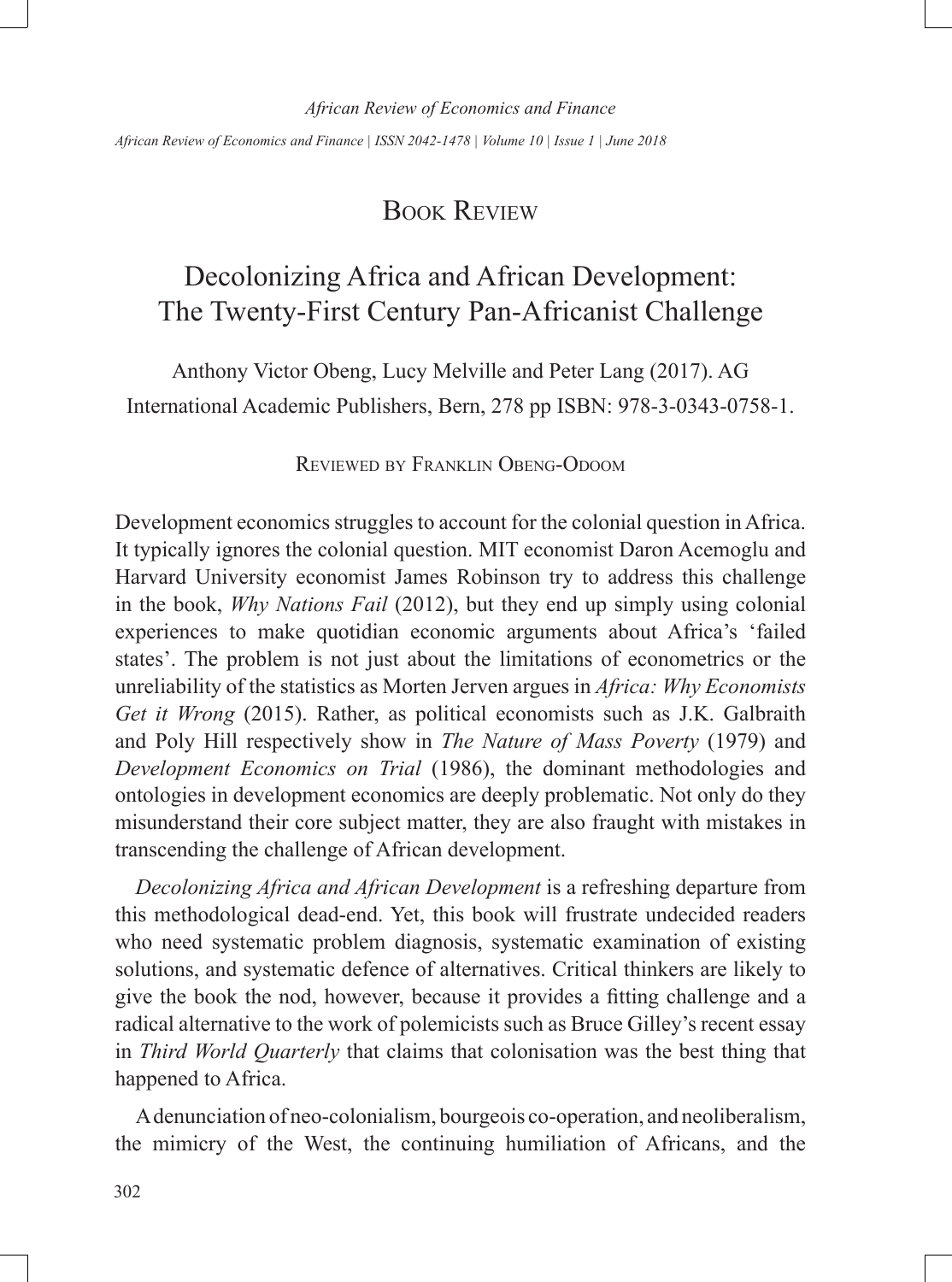### *Obeng-Odoom: Review of Decolonizing Africa and African Development*

creeping neo-colonial mindsets of some Africa elites, *Decolonizing Africa and African Development* presents a fiery account of development. The book shows no compunction in its criticisms of 'abused Pan-Africanism' such as the Global African Diaspora Summit, which is a specific form of Pan Africanism (see, for example, pp. 206-215). This so-called Pan-Africanism, the book contends, is limited not only because of what it includes (e.g., Western visions of development, typically imposed with aggression, economically and militarily) but also what it excludes (e.g., Africans living in the diaspora especially those in the Caribbean and elsewhere in the Americas and those diasporic Africans with limited resources to invest in continental Africa).

This colonial and colonising version of Pan Africanism, the book argues, is part of the problem. By seeking to put African faces to capitalist and neoliberal processes (e.g., calling on Africans in the USA to replace Chinese, American, or European land grabbers with African-led land grabbing), it does not, and cannot, create any major social change. Rather, this version of Pan Africanism drives a wedge between Africans, as illustrated in the 'Joseph Project', which was 'sold' as a pan African venture but, in fact, was merely a business venture to generate revenue from returnee Africans in the diaspora.

The book is written by an experienced thinker on African development, so its insights carry particular weight. Indeed, readers would be loath to dismiss such intriguing accounts, particularly the author's perspectives on 'frenemy' institutions such as the World Bank and the United States Agency for International Development that seek to substantially depoliticise the Pan African project as a mere business enterprise.

What, then, could be Africa's strategy for genuine progress? A different kind of Pan Africanism is the book's answer (p.4). This new pan Africanism must reject both capitalism and neoliberalism because of their joint role in keeping Africans in 'their place', at the margins. It must seek to unite all Africans (whether within or outside continental Africa), and it must use this unity to shape collective bargaining and collective decision making outside organisations such as the African Union. In short, Africa should re-embrace the future it has left behind in its haste to catch up.

These arguments are made in six chapters. Africa and the World from 1914 to the present (chapter 1) sets the stage by providing the background and overview of the arguments. The lessons of Haiti provides an empirical illustration of the processes and prospects of resistance (chapter 2), while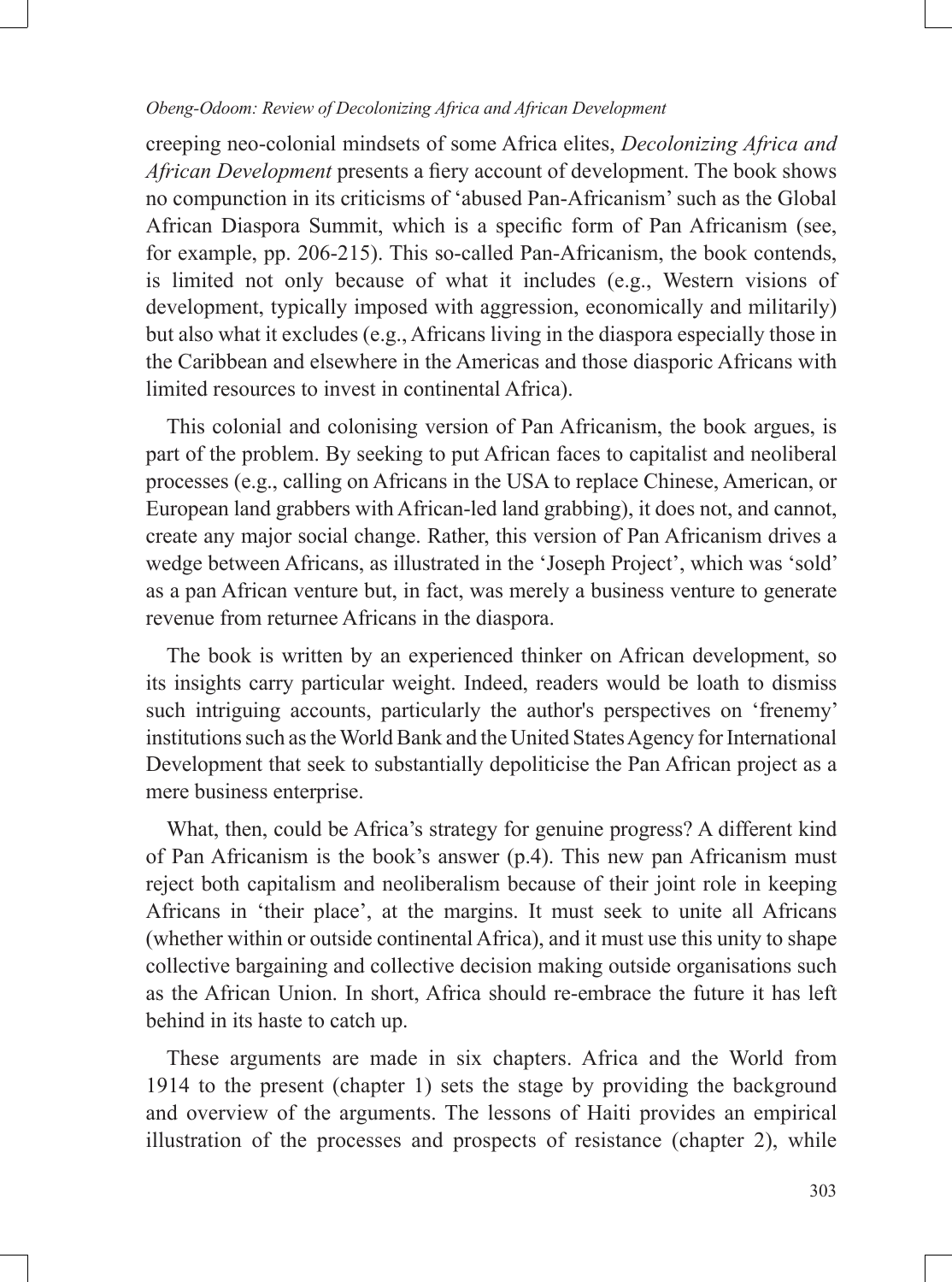#### *African Review of Economics and Finance*

chapters 4 and 5 provide strategies for liberation by offering a critique of and alternatives to current approaches of pan Africanism. Chapter 6 brings the story to an end by highlighting the problems of the orthodoxy (thesis), showing why the alternative (antithesis) is in fact even more orthodox, and providing an original synthesis by advocating a new pan Africanism above all else defined by solidarity in ways that challenges the destructive forces of the market system (see, pp. 125-127).

This treatise is evidently well-supported and admirably complements Nkwazi Nkuzi Mhango's recent book *How Africa Developed Europe* (2018). However,unlike the work of Archie Mafeje and Samir Amin which inspired the author (see pp. xvi-xii), the arguments developed in the book under review are neither systematic nor systematically compelling. Solutions are given before diagnoses, and when solutions are being argued, the book returns to critique. For example, chapter 4 correctly analyses three types of strategies (Nkrumahstyle Catching-Up, Nyerere-type Forced Self-Reliance, and Mandela-inspired faux Co-operation), but the lessons from these strategies (listed as 14 bullet points on pp. 174-177) do not follow from the models. Lessons 4, 6, and 7 have some vague connection to the cases but – like the eleven others – are in bullet points and appear undigested. To compound this problem, chapter 5 returns to problem diagnosis and critique rather than systematically demonstrating how the 14 lessons can be further developed. Problem diagnosis is, of course, important but not when it cannot inform systematic action other than quotations of past statements – some of which are over two pages long (e.g., pp. 135-138 and pp. 169-171).

Yet, it is never the intention of the book's author to convince the "ideologically bankrupt'". Rather, his book seeks to return 'fire' to the work of those without conscience who gloat in the colonialism of Africa and desperately seek to keep perpetually anew the fog of neo-colonialism (pp. xvi-xviii). Suggestions on developing stronger congruence between the vision of revolutionary leaders and the practices of the masses, that is, 'making Pan-Africanism a mass movement rather than a movement for the masses' in the pursuit of social and economic justice ( pp. 228-235), reconceptualising the United Nations and the World Bank as part of Africa's problems rather than as solutions, and world-wide African solidarities are considered concrete alternatives to mainstream thinking. In these respects, Obeng's book does not only provide a critique but also food for thought and concrete alternatives.